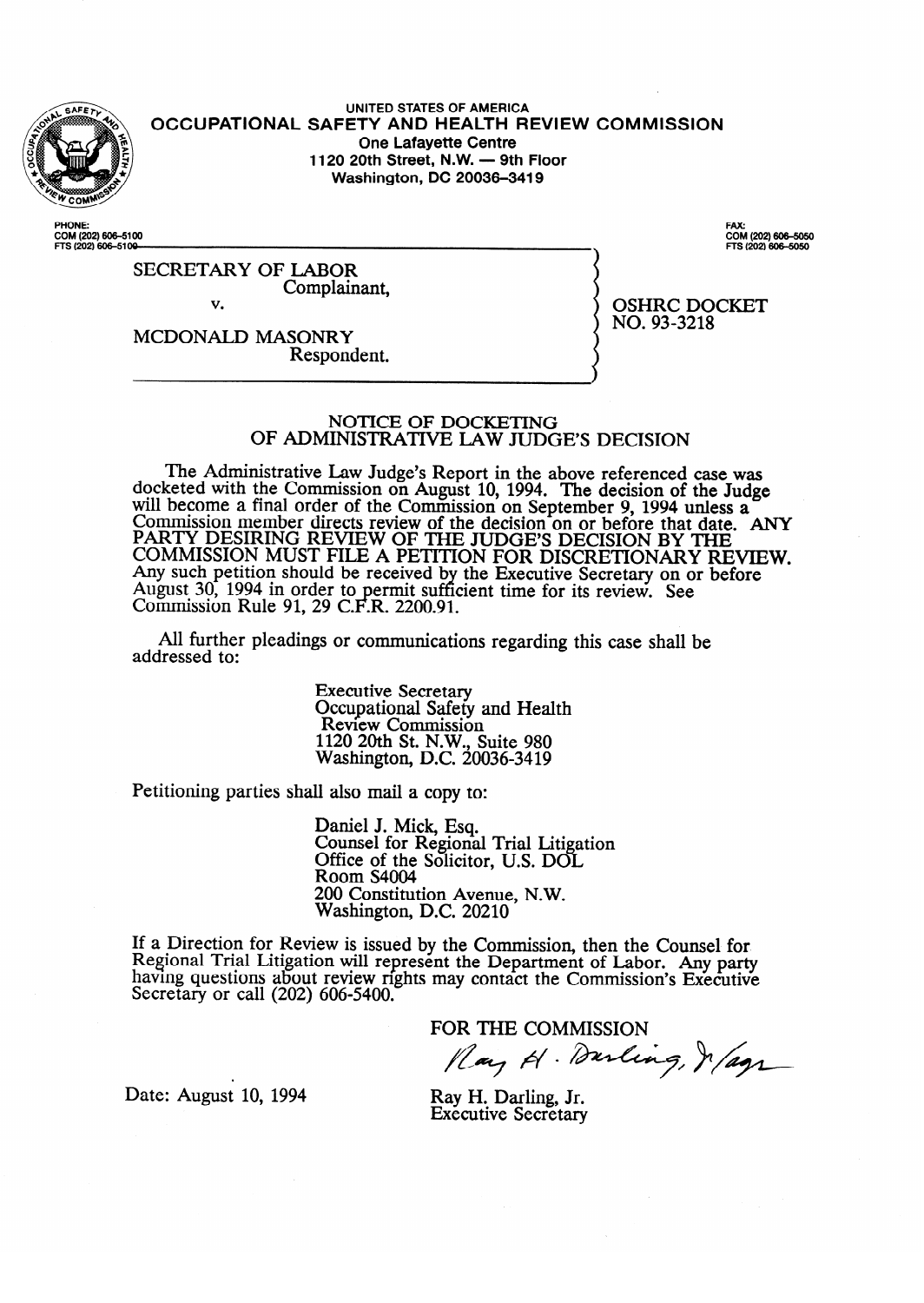# DOCKET NO. 93-3218

# NOTICE IS GIVEN TO THE FOLLOWING:

Daniel J. Mick, Esq. Counsel for Regional Trial Litigation Office of the Solicitor, U.S. DOI Room S4004 200 Constitution Ave., N.W. Washington, D.C. 20210

James E. White, Esq. Regional Solicitor Office of the Solicitor, U.S. DOL 525 Griffin Square Bldg., Suite 501 Griffin & Young Streets Dallas, TX 75202

Billie McDonald McDonald Maso 3206 Main Street, Suite 101 Rowlett, TX 75088

Stanley M. Schwartz Administrative Law Jud Occupational Safety and e Health Review Commission Federal Building, Room 7B1. 1100 Commerce Street Dallas, TX 75242 0791

00106797749 : 06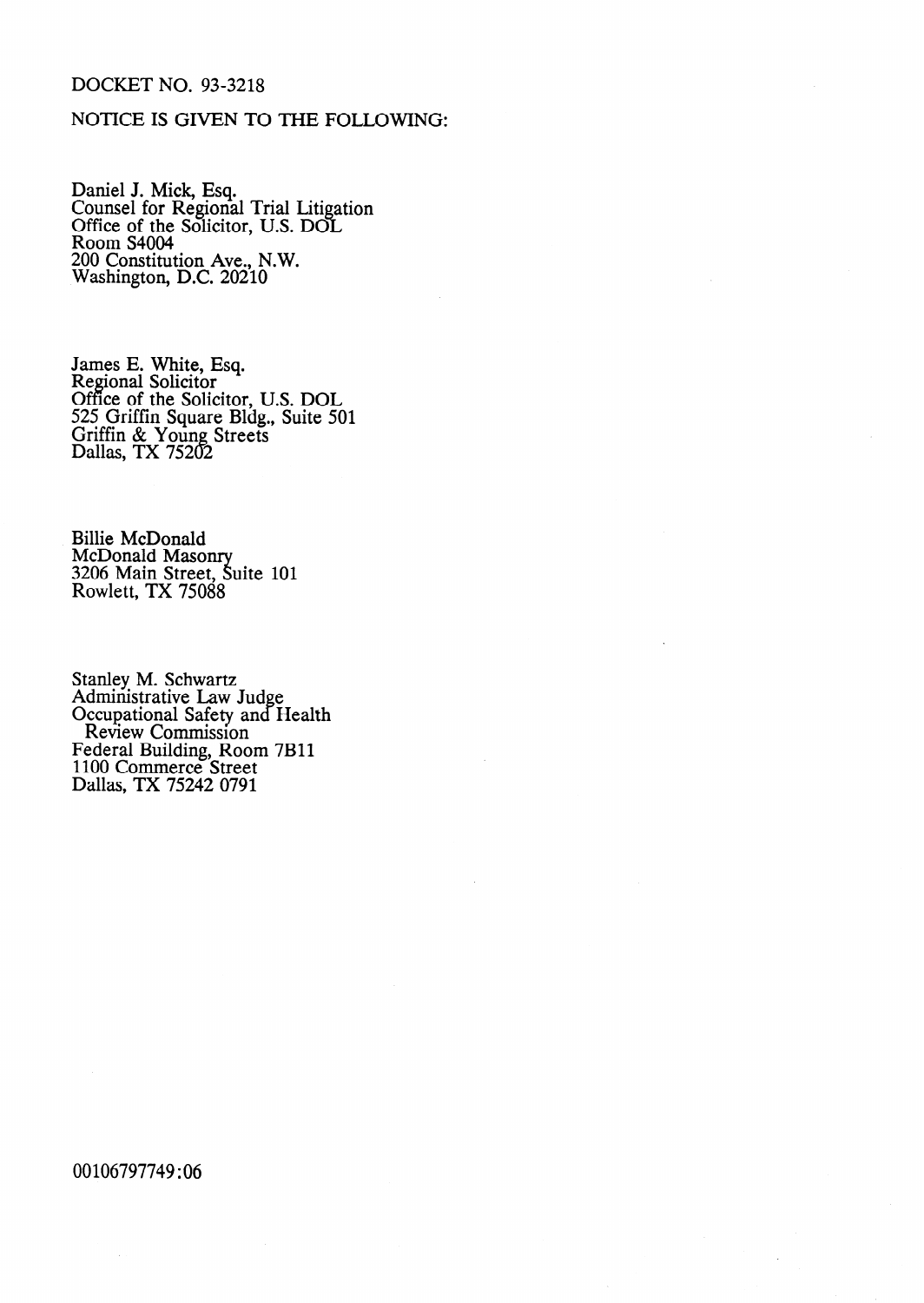

#### **lJNlTED STATES OF AMERICA**  OCCUPATIONAL SAFETY AND HEALTH REVIEW COMMISSION **ROOM 7811, FEDERAL BUILDING 1100 COMMERCE STREET DALLAS, TEXAS 752424791**

**PHONE: PHONE: FAX: COM (214) 767-5271 COhA (214) 767-0350** 

FAX-

| SECRETARY OF LABOR, |  |
|---------------------|--|
|                     |  |
| Complainant,        |  |
|                     |  |
| v.                  |  |
|                     |  |
| MCDONALD MASONRY,   |  |
|                     |  |
| Respondent.         |  |
|                     |  |

OSHRC DOCKET NO. 93-3218 . OSHRC DOCmT NO. 93-3218

**APPEARANCES:** 

Nancy B. Carpentier, Esquire Dallas, Texas For the Complainant.

Before: Administrative Law Judge Stanley M. Schwartz

# DECISION AND ORDER

This is a proceeding before the Occupational Safety and Health Review Commission ("the Commission") pursuant to section 10 of the Occupational Safety and Health Act of 1970, 29 U.S.C.  $\S$  651 et seq. ("the Act"). The Occupational Safety and Health Administration ("OSHA") inspected a jobsite in De Soto, Texas, where Respondent was engaged in masonry work, on July 28, 1993; as a result, Respondent was issued a serious citation with five items and an "other" citation with one item. The company contested items 1 through 4 of the serious citation.<sup>1</sup>

On March 1, 1994, a notice was sent to Billie McDonald, the company's owner, at Respondent's address of record, advising that a hearing would be held at 10:00 a.m. on June

Respondent's address of record, advising that a hearing would be held at 1O:OO a.m. on June

<sup>&</sup>lt;sup>1</sup>Since item 5 of the serious citation and item 1 of the "other" citation were not contested, they have become a final order of the Commission by operation of law. (Tr. 6-7).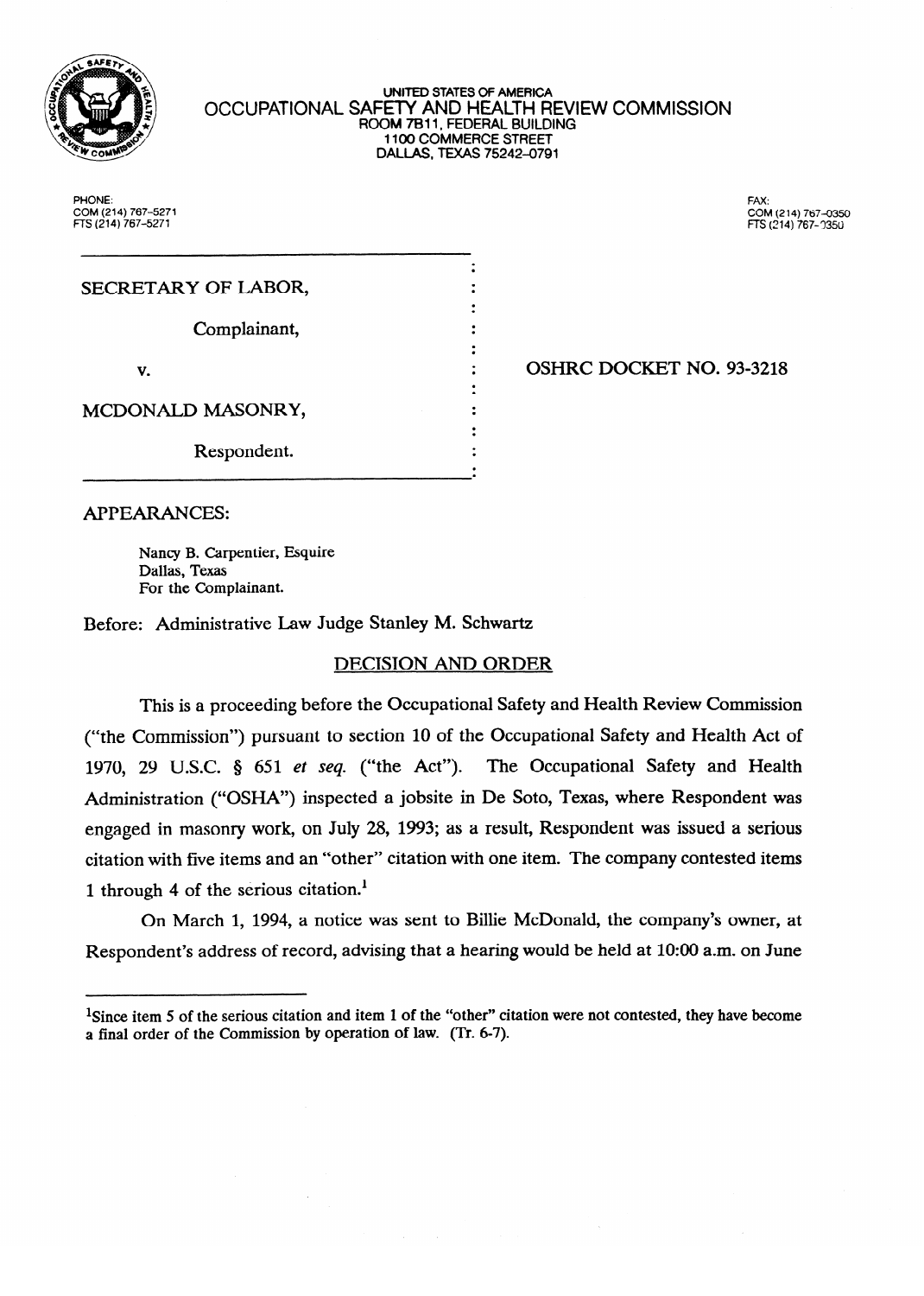8, 1994, in Room 7Bll in the Federal Building at 1100 Commerce Street in Dallas, Texas. McDonald signed the certificate of posting regarding the notice, certifying the notice had been posted as required on March 2, 1994, and then returned the certificate to the office of the undersigned judge where it was received on March 11, 1994. On June 7, 1994, my office called McDonald's place of business and left a message on the answering machine about the hearing the next day. However, McDonald did not appear at the hearing, and after waiting until 10:30 a.m. the undersigned concluded the company had decided not to pursue its notice of contest and accordingly began the hearing for the purpose of allowing the Secretary to present his evidence in regard to the contested citation items.<sup>2</sup> (Tr. 3-8).  $\mathcal{S}$  secretary to present his evidence in regard to the contest citation in regard to the contest citation is evidence in  $\mathcal{S}$ .

### Citation 1 - Item 1 - 29 C.F.R. § 1926.25(a)

Gloria Jones, the OSHA compliance officer ("CO") who inspected the site, testified she met first with Mr. Whitaker, the general contractor's superintendent, and then with Mr. Hancock, McDonald's foreman. Pursuant to her inspection, Jones saw broken concrete blocks, wood pieces and other refuse around the legs of the scaffolding on which McDonald's employees were working, as shown in G-1-4. Jones determined the debris was a serious hazard because employees could have tripped and fallen when accessing the scaffolding, resulting in possible head injuries or broken bones, and because workers could have fallen against the scaffolding and caused it to collapse, since the legs were not secure and level as required; McDonald had eight to ten employees working on the scaffolding, and those on the top level, as shown in  $G-5-6$ , would have fallen 19 feet had it collapsed. Jones disagreed with the company's statement in its notice of contest that debris was always picked up at the end of the day; she got to the site about  $8:10$  a.m. and began her inspection shortly the reafter, and Whitaker informed her he had told Hancock to clean up the refuse that morning as well as the day before. (Tr. 6-21; 30-35; 38-40).

The subject standard provides as follows:

During the course of construction, alteration, or repairs, form and scrap lumber with protruding nails, and all other debris, shall be kept cleared from During the course of construction, alteration, or repairs, form and scrap

<sup>&</sup>lt;sup>2</sup>As noted at the beginning of the hearing, the Secretary need only present a prima facie case for the undersigned to find violations of the contested items. (Tr. 5).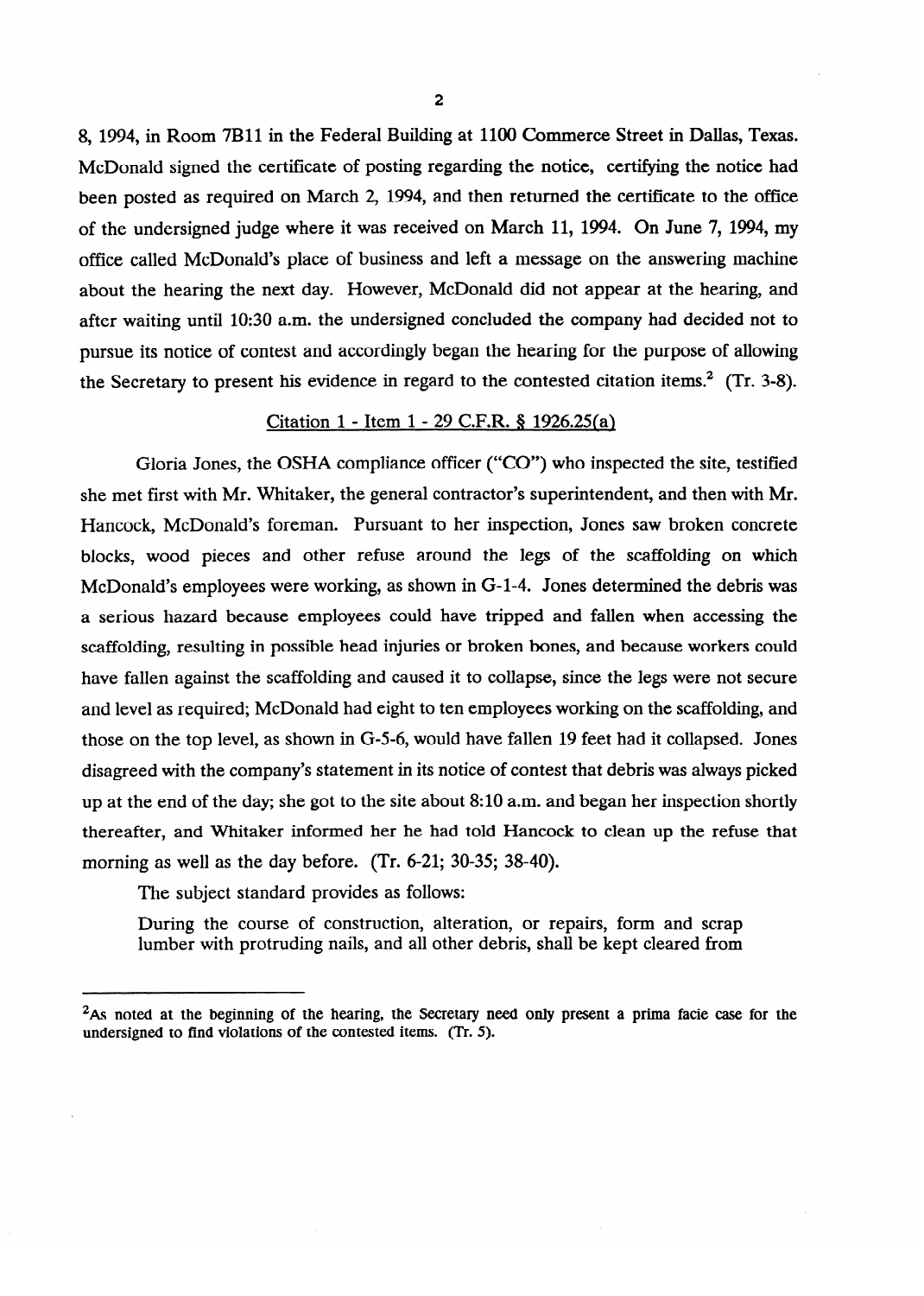work areas, passageways, and stairs, in and around buildings or other structures.

Based on the CO's testimony, the Secretary has established a serious violation of the standard. The CO's testimony about the condition and the types of injuries which could have resulted were unrebutted, and her opinion about the scaffold legs is supported by the finding of violations as to items 2 and 4, *infia.* This item is therefore affirmed as a serious violation. In regard to a penalty, the CO considered the company's size, history, and good faith, and the gravity of the violation, in arriving at a proposed penalty of \$1,750.00; she considered the condition of medium gravity but the probability of injury great in case of an accident. (Tr. 16-18). In view of these factors, the proposed penalty is assessed.

#### Citation  $1 -$  Item  $2 - 29$  C.F.R. § 1926.451(a)(2)

Gloria Jones testified that some of the scaffold legs were not secure because they were sitting on pieces of wood, as shown in G-2-3, which could have been displaced; a worker could have kicked or tripped on the wood pieces in walking by, as they overlapped the concrete blocks they rested on, which could have caused the wood to move and the scaffold to become dislodged. Jones considered the condition a serious hazard of high gravity due to the debris around the scaffolding and the height at which employees were<br>working, and Hancock agreed with her findings and told her he would keep workers off the scaffolding until he could get all the problems corrected. Jones did not know if additional equipment was delivered later that day, as stated in the notice of contest, but said the scaffolding should not have been used if incomplete and that she disagreed with the company's assertion that the boards were cut for and rigid enough for standard scaffolding. company's assertion that the boards were cut for an operation that the boards were cut for standard scaffolding.

The subject standard provides as follows:

The footing or anchorage for scaffolds shall be sound, rigid and capable of carrying the maximum intended load without settling or displacement. Unstable objects such as barrels, boxes, loose brick, or concrete blocks, shall not be used to support scaffolds or planks.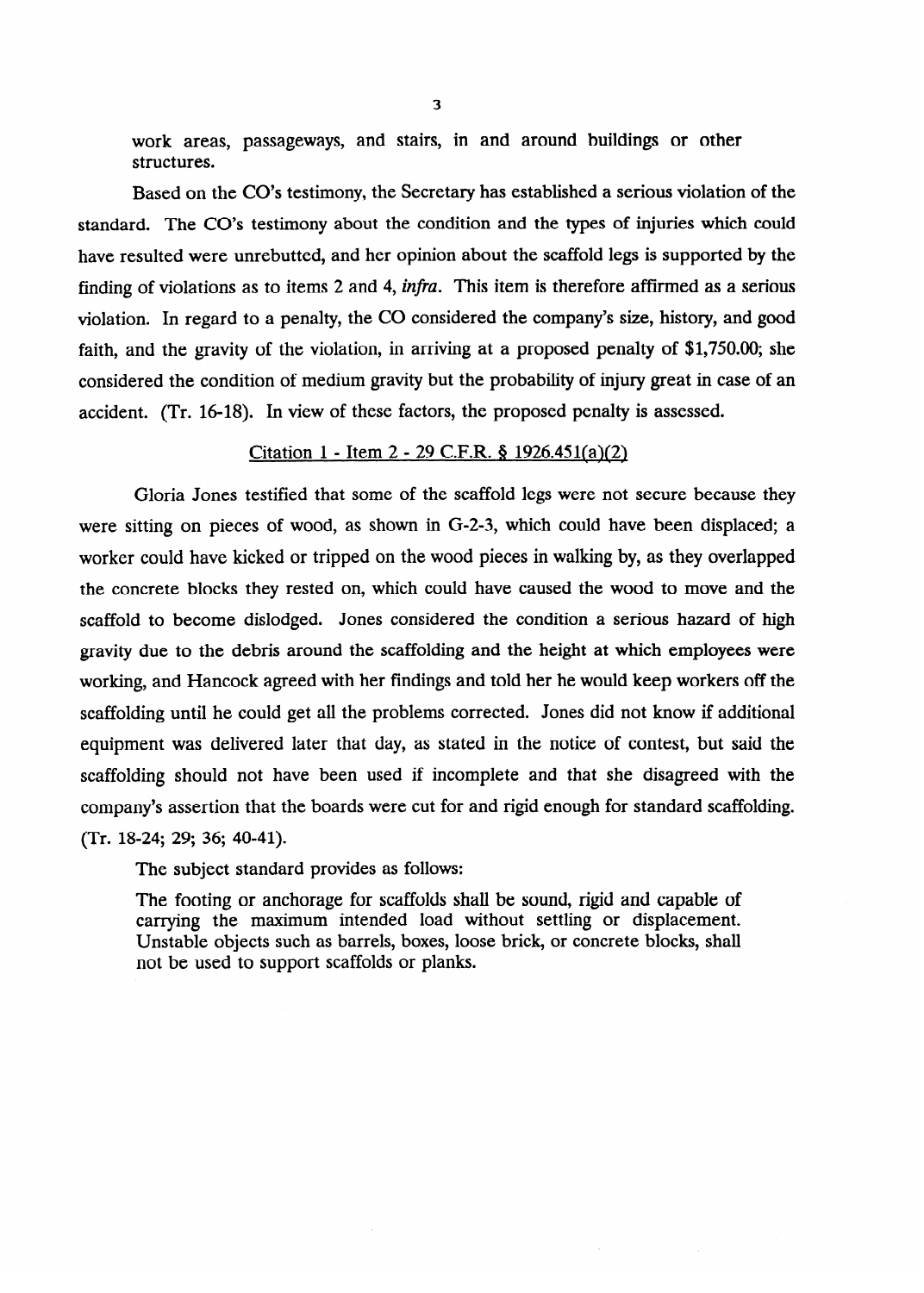On the basis of the CO's testimony, the Secretary has demonstrated a serious violation of the standard. This citation item is accordingly affirmed as a serious violation, and the proposed penalty of \$1,250.00 is assessed.

### Citation  $1 -$  Item  $3 - 29$  C.F.R. § 1926.451(a)(13)

Gloria Jones testified there was no access ladder at the site, and that Hancock told her workers used the ends of the scaffold, as depicted in G-5, to climb up it; the condition was a serious fall hazard as the planking overlapped the scaffold ends and employees would have had to pull themselves up over the planking, and there was nothing other than the planking to grab hold of to do so. Jones considered the condition to be of high gravity, and did not know if an access ladder was installed later that day as stated in the company's notice of contest. (Tr. 24-31; 41).

The subject standard provides as follows:

An access ladder or equivalent safe access shall be provided.

In view of the testimony of the CO, a serious violation of the standard has been shown. This item is affirmed as a serious violation, and the proposed penalty of \$1,250.00 is assessed.

# Citation 1 - Item 4 - 29 C.F.R. § 1926.451(d)(4)

Gloria Jones testified there were no base plates on any of the scaffold legs at the site, which was a serious hazard because the legs were not balanced and level as required and the scaffolding was subject to movement and collapse; some of the legs were on wood pieces and some were on wood resting on concrete blocks, as shown in G-3-4, and even though there was cement under the dirt on which all the legs sat base plates were still required because the dirt was uneven and could have shifted. Jones said a base plate would have fit over the footing shown on the leg in G-3; she considered the lack of base plates to be of high gravity. (Tr. 31-42).

The subject standard provides as follows:

Scaffold legs shall be set on adjustable bases or plain bases placed on mud sills or other foundations adequate to support the maximum rated load.